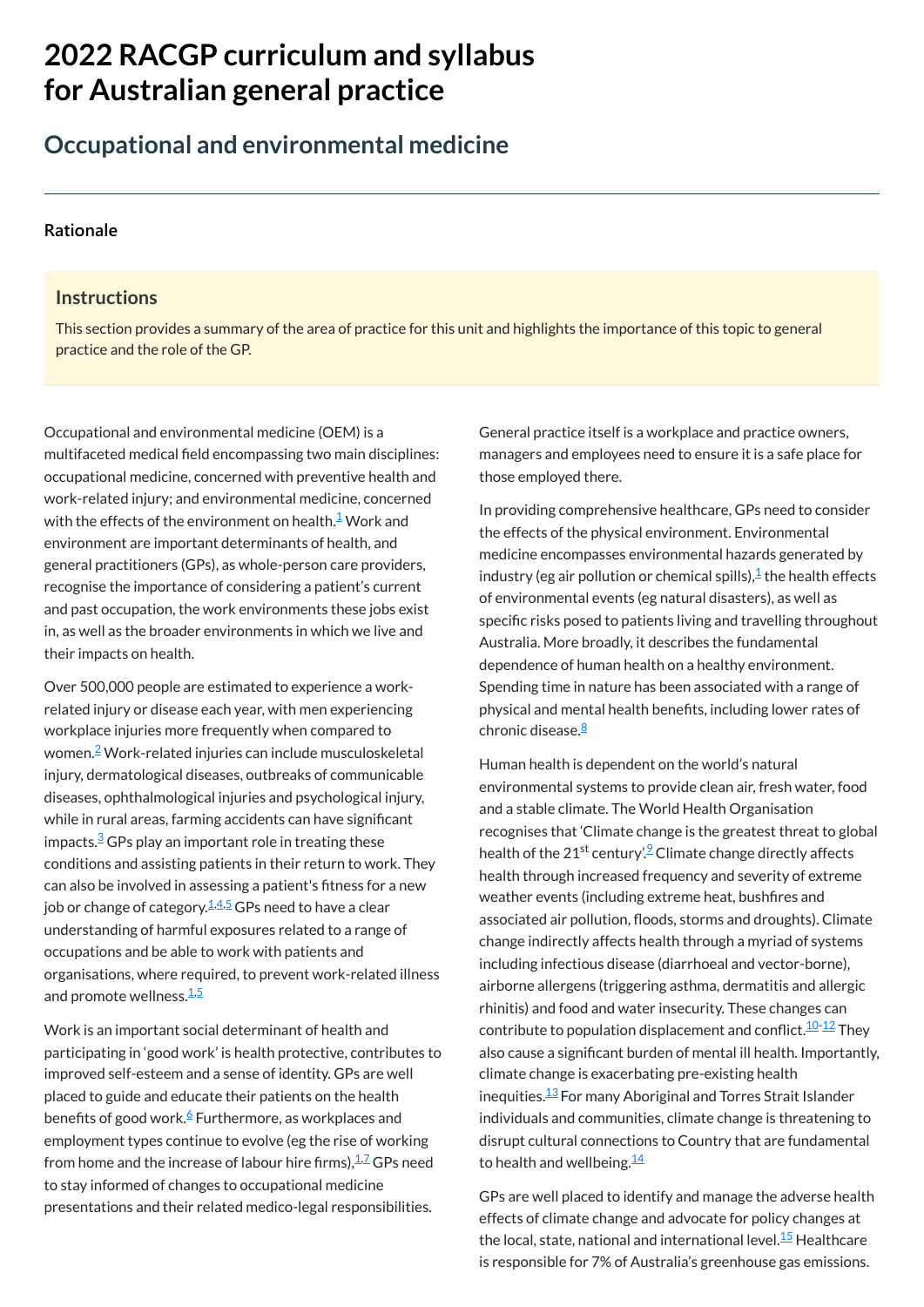GPs can address and reduce the health and environmental harms associated with healthcare by reducing low-value care and improving practice sustainability.

#### **References**

- <span id="page-1-0"></span>1. The Royal Australasian College of Physicians. Occupational and environmental medicine training curriculum. RACP, 2013. Available at: (http://www.racp.edu.au//docs/default-source/trainees/advanced[training/occupational-and-environmental-medicine/occupational-environmental](http://www.racp.edu.au//docs/default-source/trainees/advanced-training/occupational-and-environmental-medicine/occupational-environmental-medicine-training-curriculum.pdf?sfvrsn=e23c2c1a_14)medicine-training-curriculum.pdf?sfvrsn=e23c2c1a\_14) [Accessed 2 December 2021].
- <span id="page-1-1"></span>2.Australian Bureau of Statistics. Work-related injuries. Canberra: ABS, 2018 [\(http://www.abs.gov.au/statistics/labour/earnings-and-work-hours/work-related](http://www.abs.gov.au/statistics/labour/earnings-and-work-hours/work-related-injuries/latest-release)injuries/latest-release) [Accessed 27 October 2021].
- <span id="page-1-2"></span>3.Collie A, Pan Y, Britt H, Henderson J. Coverage of work-related injury and disease in general practice. Int JISSWC 2011;3(1) [\(http://classic.austlii.edu.au/au/journals/IntJlSSWC/2011/2.html\)](http://classic.austlii.edu.au/au/journals/IntJlSSWC/2011/2.html) [Accessed 27 October 2021].
- <span id="page-1-3"></span>4. Gray SE, Brijnath B, Mazza D, Collie, A. Australian general practitioners' and compensable patients: Factors affecting claim management and return to work. J Occup Rehabil 2019;29(4):672–78. doi: 10.1007/s10926-019-09828-3.
- <span id="page-1-4"></span>5. NSW Government State Insurance Regulatory Authority. Workers compensation guide for medical practitioners. Lisarow, NSW: SIRA, 2021 (http://www.sira.nsw.gov.au/resources-library/workers-compensation[resources/publications/health-professionals-for-workers-compensation/sira-nsw](http://www.sira.nsw.gov.au/resources-library/workers-compensation-resources/publications/health-professionals-for-workers-compensation/sira-nsw-medical-guide)medical-guide) [Accessed 27 October 2021].
- <span id="page-1-5"></span>6. The Collaborative Partnership to improve work participation. Principles on the role of the GP in supporting work participation. Canberra: Comcare, 2019 [\(http://www.racgp.org.au/FSDEDEV/media/documents/RACGP/Position%20statemen](http://www.racgp.org.au/FSDEDEV/media/documents/RACGP/Position%20statements/Principles-on-the-role-of-the-GP-in-supporting-work-participation.pdf) ts/Principles-on-the-role-of-the-GP-in-supporting-work-participation.pdf)
- <span id="page-1-6"></span>7. Price-Gagnon, A. How labour hire will drive Australia's economic recovery. ENTO, 2020 [\(https://ento.com/how-labour-hire-will-drive-australias-economic-recovery/\)](https://ento.com/how-labour-hire-will-drive-australias-economic-recovery/) [Accessed 29 October 2021].
- <span id="page-1-7"></span>8.White, MP, Alcock I, Grellier J. et al. Spending at least 120 minutes a week in nature is associated with good health and wellbeing. Sci Rep 2019;9,7730. [\(https://doi.org/10.1038/s41598-019-44097-3\)](https://doi.org/10.1038/s41598-019-44097-3)
- <span id="page-1-8"></span>9.World Health Organisation. WHO calls for urgent action to protect health from climate change – Sign the call. 2015 (https://www.who.int/news/item/06-10-2015 [who-calls-for-urgent-action-to-protect-health-from-climate-change-sign-the-call\)](https://www.who.int/news/item/06-10-2015-who-calls-for-urgent-action-to-protect-health-from-climate-change-sign-the-call)
- <span id="page-1-9"></span>10. Pendrey CGA, Beaton L, Kneebone JA. General practice in the era of planetary health: Responding to the climate health emergency. Aust J Gen Pract 2020;49(8):520–23.
- 11. Nabeel I, Caraballo-Arias Y, Perkison WB, et al. Proposed mitigation and adaptation strategies related to climate change: Guidance for OEM professionals. J Occup Environ Med 2021;63(9):e650–e656.
- <span id="page-1-10"></span>12. Lyons, A. A changing environment. RACGP Good Practice Issue 4, April 2017. East Melbourne, Vic: 2017 [\(http://www.racgp.org.au/publications/goodpractice/201704/environmental](http://www.racgp.org.au/publications/goodpractice/201704/environmental-impacts/)impacts/) [Accessed 27 October 2021].
- <span id="page-1-11"></span>13. Beggs PJ, Zhang Y, McGushin A, et al. The 2021 report of the MJA-Lancet Countdown on health and climate change: Australia increasingly out on a limb. Med J Aust 2021;215(9):390–92.e22 (http://www.mja.com.au/journal/2021/215/9/2021-report[mja-lancet-countdown-health-and-climate-change-australia\)](http://www.mja.com.au/journal/2021/215/9/2021-report-mja-lancet-countdown-health-and-climate-change-australia) [Accessed 2 December 2021].
- <span id="page-1-12"></span>14. Lowitja Institute. Climate change and Aboriginal and Torres Strait Islander health: Discussion paper. Carlton South, Vic: Lowitja Institute, 2021 [\(http://www.lowitja.org.au/content/Image/Lowitja\\_ClimateChangeHealth\\_1021\\_D10.](http://www.lowitja.org.au/content/Image/Lowitja_ClimateChangeHealth_1021_D10.pdf) pdf) [Accessed 2 December 2021].
- <span id="page-1-13"></span>15. The Royal Australian College of General Practitioners. Climate change and human health: Position statement. East Melbourne, Vic: RACGP, 2019 [\(http://www.racgp.org.au/FSDEDEV/media/documents/RACGP/Position%20statemen](http://www.racgp.org.au/FSDEDEV/media/documents/RACGP/Position%20statements/Climate-change-and-human-health.pdf) ts/Climate-change-and-human-health.pdf) [Accessed 27 October 2021].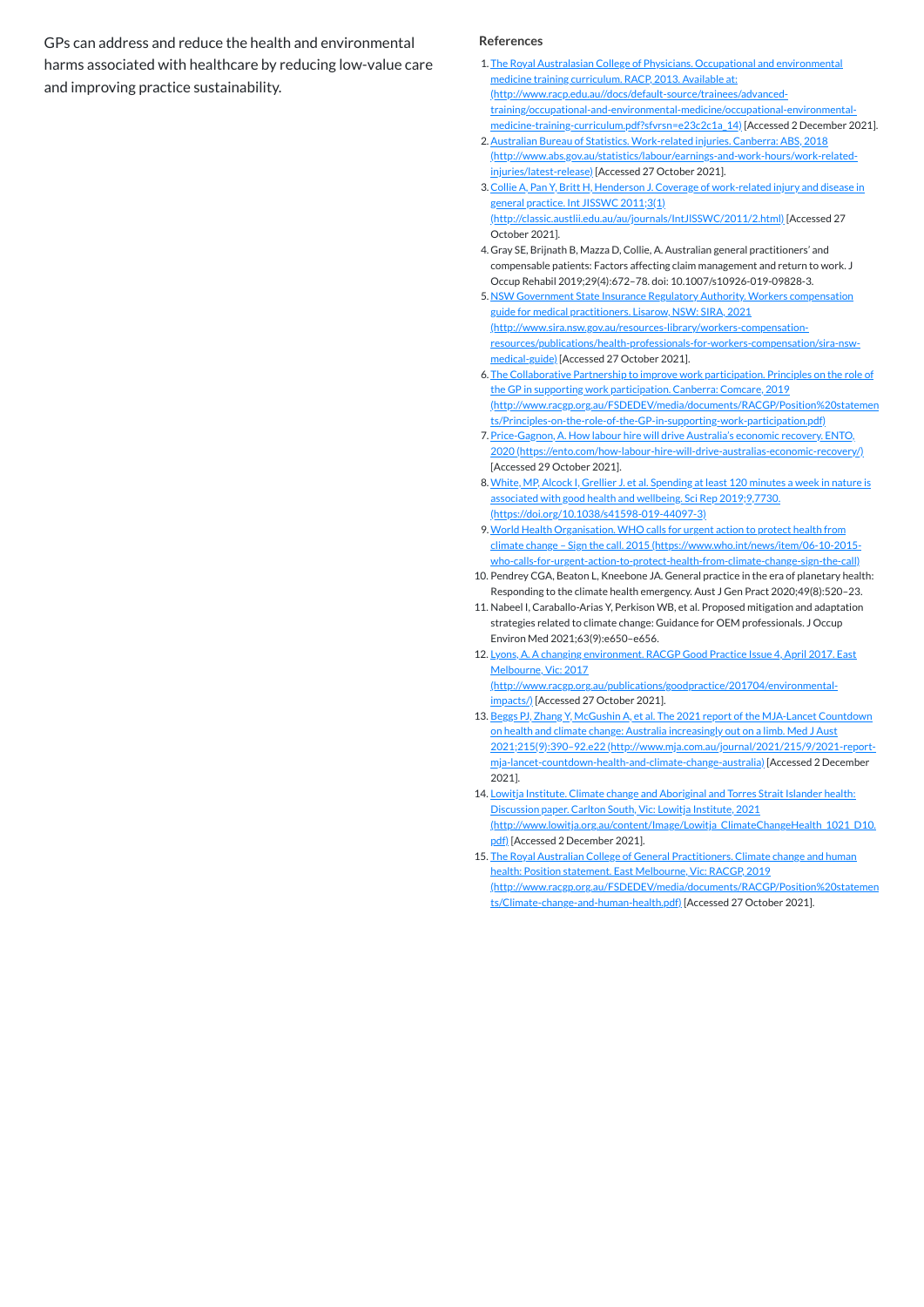## **[Competencies and learning outcomes](javascript:void(0))**

## **Instructions**

This section lists the knowledge, skills and attitudes that are expected of a GP for this contextual unit. These are expressed as measurable learning outcomes, listed in the left column. These learning outcomes align to the core competency outcomes of the seven core units, which are listed in the column on the right.

| Communication and the patient-doctor relationship                                                                                                                                   |                                                                                    |  |
|-------------------------------------------------------------------------------------------------------------------------------------------------------------------------------------|------------------------------------------------------------------------------------|--|
| Learning outcomes                                                                                                                                                                   | Related core competency outcomes                                                   |  |
| The GP is able to:                                                                                                                                                                  |                                                                                    |  |
| respectfully ask about and discuss environmental and<br>occupational factors involved in patient presentations                                                                      | 1.1.1, AH 1.3.1, 1.2.1, 1.2.3, 1.3.1, 1.4.4                                        |  |
| communicate with workers about the diagnosis, management<br>$\bullet$<br>and prevention of common workplace injuries                                                                | 1.1.2, 1.1.6, 1.2.1, 1.2.2, 1.2.3, 1.3.1, 1.3.2, 1.4.1, 1.4.2, 1.4.3, 1.4.4, 1.4.5 |  |
| effectively communicate with employers, insurers and relevant<br>$\bullet$<br>authorities regarding management plans, rehabilitation and the<br>return of a worker to the workplace | 1.1.3, 1.1.4, 1.1.5                                                                |  |
| provide advice and advocate for patients to support them in<br>$\bullet$<br>realising the benefits of participating in good work and actively<br>spending time in nature            | 1.2.1, 1.2.2, 1.2.3, AH1.4.1, RH1.4.1                                              |  |

| Applied knowledge and skills                                                                                                                                                                                                    |                                                         |
|---------------------------------------------------------------------------------------------------------------------------------------------------------------------------------------------------------------------------------|---------------------------------------------------------|
| Learning outcomes                                                                                                                                                                                                               | Related core competency outcomes                        |
| The GP is able to:                                                                                                                                                                                                              |                                                         |
| • take a comprehensive history including eliciting information<br>about a patient's current and past occupation and<br>environmental context                                                                                    | 2.1.1                                                   |
| • undertake pre-employment screenings for patients                                                                                                                                                                              | 2.1.1, 2.1.2, 2.1.7                                     |
| assess a person's capacity for work and identify factors likely to<br>$\bullet$<br>delay or prevent return to work after illness or injury                                                                                      | 2.1.1, 2.1.2, 2.1.3, 2.1.5, 2.1.6, 2.1.7, 2.1.8, 2.1.10 |
| • use a shared decision-making approach to develop management<br>plans for work and environment-related aspects of common<br>musculoskeletal, neurological, psychiatric, addiction, respiratory<br>and dermatological disorders | 2.1.7, 2.1.9, AH2.1.2, 2.2.2, 2.3.1, 2.3.2, 2.3.4       |
| • coordinate with other health professionals and rehabilitation<br>providers in managing an injured worker                                                                                                                      | 2.3.1, 2.3.2, 2.3.4, AH2.3.1, AH2.3.2, RH2.3.1          |
| • stay informed of developments in occupational and<br>environmental medicine                                                                                                                                                   | 2.2.1, 2.2.2, 2.3.4                                     |

| Population health and the context of general practice |                                  |
|-------------------------------------------------------|----------------------------------|
| Learning outcomes                                     | Related core competency outcomes |
| <sup>1</sup> The GP is able to:                       |                                  |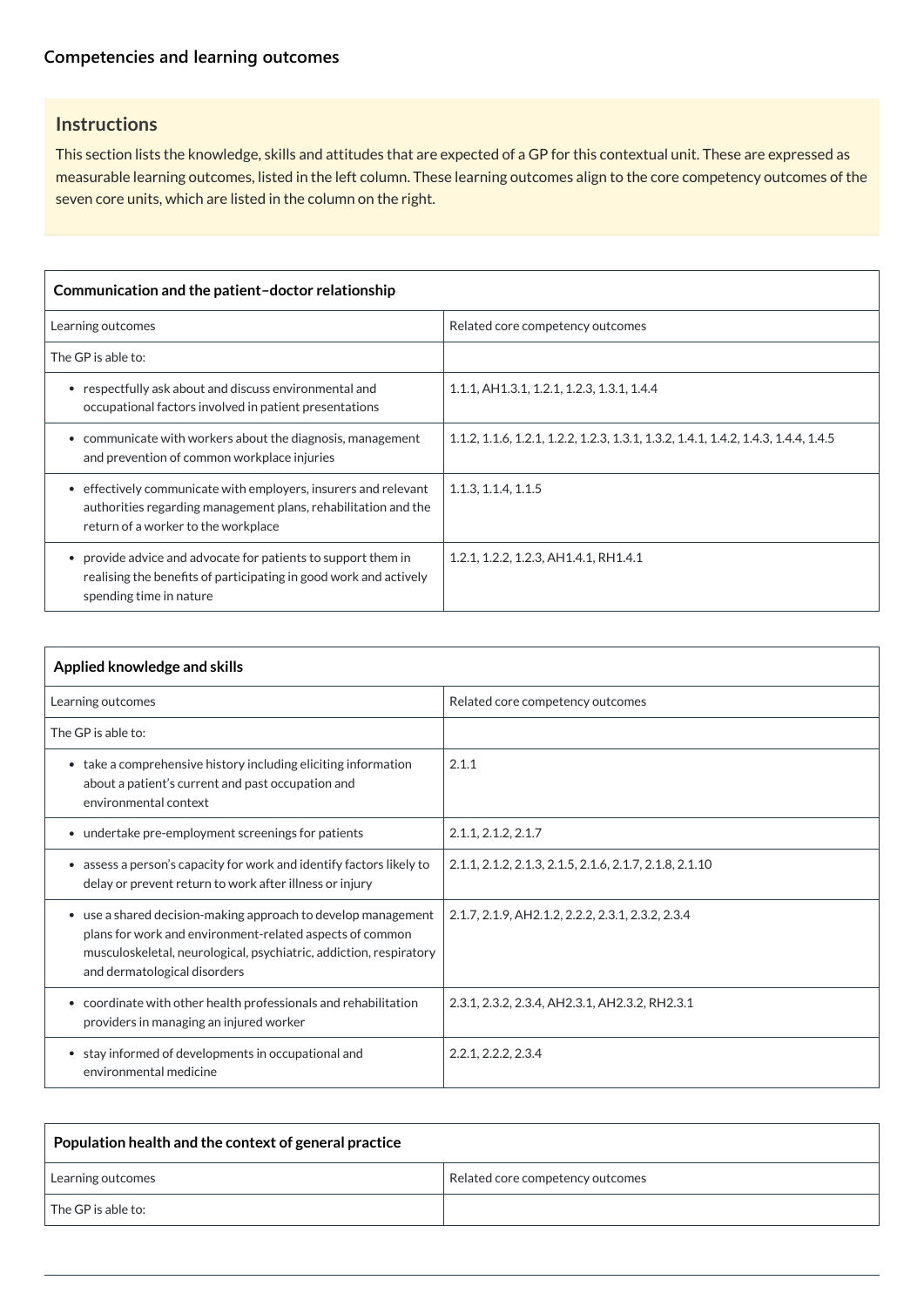| Population health and the context of general practice                                                                                                                                                                                                                      |                            |
|----------------------------------------------------------------------------------------------------------------------------------------------------------------------------------------------------------------------------------------------------------------------------|----------------------------|
| perform health surveillance and monitoring for patients in a<br>range of occupations and environments based on their risk<br>factors, for example, skin checks, respiratory monitoring,<br>hearing checks or monitoring those vulnerable to the effects of<br>extreme heat | 3.1.1                      |
| identify and discuss pre-existing and unrecognised, or insidious<br>conditions that may be exacerbated by occupational or<br>environmental factors                                                                                                                         | 3.1.1, 3.1.3, 3.2.3        |
| identify environmental determinants of health and promote<br>ways patients, communities and health professionals can<br>improve their environment at a local, national and global level                                                                                    | 3.1.3, 3.1.4, 3.2.2, 3.2.3 |
| implement strategies to improve environmental sustainability in<br>the delivery of general practice care                                                                                                                                                                   | 3.1.2                      |

| <b>Professional and ethical role</b>                                                                                                                               |                                                              |
|--------------------------------------------------------------------------------------------------------------------------------------------------------------------|--------------------------------------------------------------|
| Learning outcomes                                                                                                                                                  | Related core competency outcomes                             |
| The GP is able to:                                                                                                                                                 |                                                              |
| • write an impartial medico-legal report or certificate regarding a<br>worker, their injury, management, rehabilitation, prognosis and<br>capacity for work        | 4.1.1, 4.1.2                                                 |
| reflect on occupational and environmental factors in their<br>personal and professional life and undertake actions to improve<br>wellbeing for self and colleagues | 4.2.1, 4.2.2, 4.3.5, RH4.2.1, RH4.2.2, 4.3.1, 4.3.3, AH4.3.2 |

| Organisational and legal dimensions                                                                                                                                                                                                                         |                                  |  |
|-------------------------------------------------------------------------------------------------------------------------------------------------------------------------------------------------------------------------------------------------------------|----------------------------------|--|
| Learning outcomes                                                                                                                                                                                                                                           | Related core competency outcomes |  |
| The GP is able to:                                                                                                                                                                                                                                          |                                  |  |
| maintain comprehensive records regarding occupational history<br>for all patients, and particularly in the case of workplace injury<br>or incident                                                                                                          | 5.2.2, 5.2.3                     |  |
| describe and fulfil the legal requirements when undertaking<br>$\bullet$<br>assessment and reporting fitness for work                                                                                                                                       | 5.2.3, 5.2.4                     |  |
| identify and implement policies to manage environmental risks<br>$\bullet$<br>for patients in communities, including public health alerts in<br>relation to infectious disease outbreaks, air pollution,<br>thunderstorm asthma and extreme heat conditions | 5.1.1, 5.1.2, 5.2.5              |  |

## **[Words of wisdom](javascript:void(0))**

## **Instructions**

This section includes tips related to this unit from experienced GPs. This list is in no way exhaustive but gives you tips to consider applying to your practice.

**Extension exercise:** Speak to your study group or colleagues to see if they have further tips to add to the list.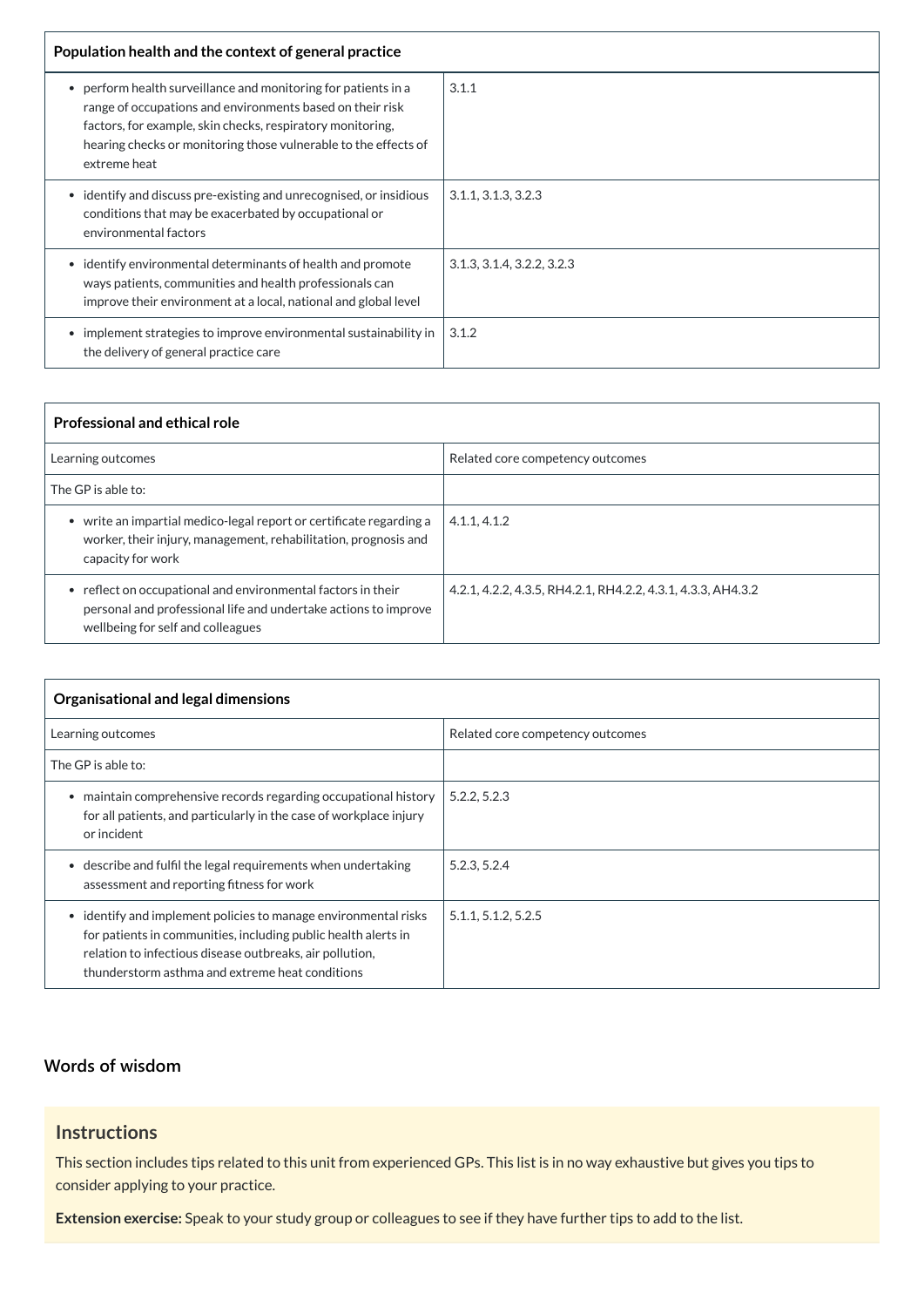- **1.** It is important to take a thorough occupational history, including the patient's job title and a description of the work, whether the patient can cope with the physical and psychological demands of the work, and if there are any previous workplace injuries or near misses. Having a focus on functional capacity rather than injury is a useful starting place for designing a return-to-work program in collaboration with an employer.
- **2.** Identify yellow flags and/or negative interactions between a person's work and their medical conditions early to allow for advance planning rather than waiting until they are unable to work. For example, knee osteoarthritis in a tiler needs to be discussed in terms of occupational longevity.
- **3.** Understand which workers are covered under workers compensation schemes and which are not (eg some sole-traders or self-employed workers). Familiarise yourself with the relevant certificates of capacity in your state or territory.
- **4.** Familiarise yourself with the natural history of common workplace injuries, specifically low back pain and other musculoskeletal injuries. Know that you can refer to an occupational physician if you have a complex patient, feel out of your depth, or if a patient is not recovering within the expected timeframe. A good GP will be attuned to whether a patient is either not improving with initial interventions or deteriorating despite intervention. Similarly, if you have access to a rehabilitation provider, involve them as well as allied health providers early, as appropriate.
- **5.** Keep up to date with health information related to health conditions that arise from the changing environment, for instance, the disaster response to extreme weather events. Recognise that the health impacts from climate change are applicable to general practice (eg heat-related illness during heatwaves, the effects of smoke inhalation from bushfires, mental health impacts of climate-related events), and be able to identify and treat vulnerable patients.
- **6.** Keep up to date about long-term symptoms relating to environmental exposures and educate your patients on appropriate health surveillance for conditions unique to your geographic location; for example, Q fever vaccination in cattle farmers and respiratory surveillance in miners and stone masonry workers.
- **7.** Environmental influences on health are increasingly being recognised and applied in general practice.

The questions in the table below are ordered according to the RACGP clinical exam assessment areas [\(https://www.racgp.org.au/getmedia/f93428f5-c902-44f2-b98a-e56d9680e8ab/Clinical-Competency-Rubric.pdf.aspx\)](https://www.racgp.org.au/getmedia/f93428f5-c902-44f2-b98a-e56d9680e8ab/Clinical-Competency-Rubric.pdf.aspx) and domains, to prompt you to think about different aspects of the case example.

Note that these are examples only of questions that may be asked in your assessments.

#### **[Case consultation example](javascript:void(0))**

#### **Instructions**

- 1. Read this example of a common case consultation for this unit in general practice.
- 2. Thinking about the case example, reflect on and answer the questions in the table below.

You can do this either on your own or with a study partner or supervisor.

**Extension exercise**: Create your own questions or develop a new case to further your learning.



**Mercy is a 32-year-old factory worker who presents with a chronic eruption on both hands and daily rhinosinusitis. She has worked for three years for a food manufacturing company mixing ingredients, including soy protein concentrates with flour, sugar and salt.**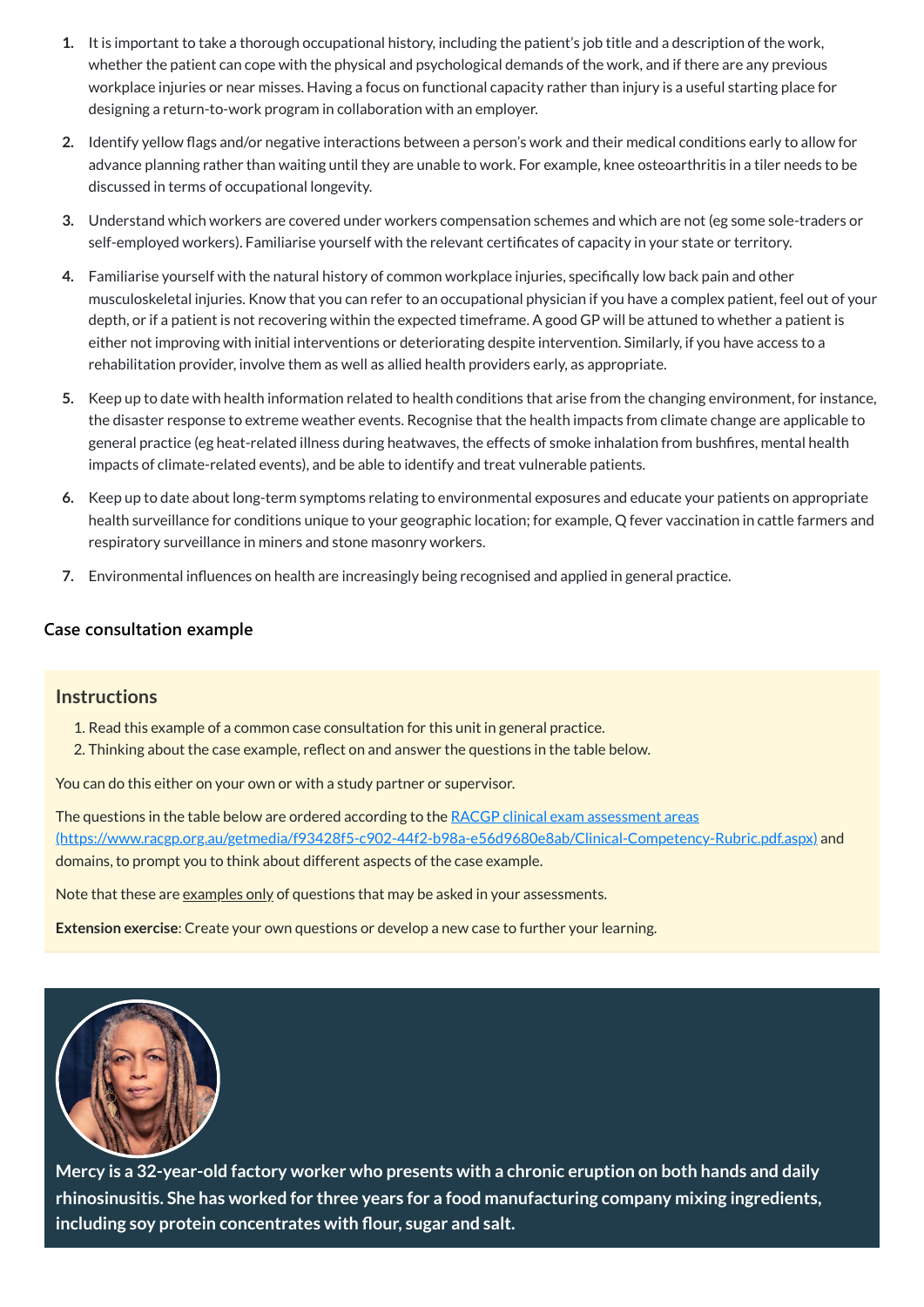The process results in aerosolisation/dust particles in the air. She is provided with a hairnet, but no other protective equipment. Within 30 minutes of this activity her eyes become pruritic and watery, and she gets itchy papules on the dorsum of the hands and neck. Her medical history includes seasonal asthma and allergic rhinitis in the spring that is usually managed with salbutamol. Last year, following a thunderstorm asthma public health warning, Mercy had an asthma attack and presented to the emergency department where she received treatment overnight, before being discharged home the next morning.

| Questions for you to consider                                                                                                                                                                                                   |                                                      | <b>Domains</b> |
|---------------------------------------------------------------------------------------------------------------------------------------------------------------------------------------------------------------------------------|------------------------------------------------------|----------------|
| What aspects of the history are important to ask about?                                                                                                                                                                         | 1. Communication and consultation skills             | 1,2,5          |
| What further information would you like to know about the<br>relationship between Mercy's symptoms and her work?<br>What would you look for when examining Mercy's skin?                                                        | 2. Clinical information gathering and interpretation | $\overline{2}$ |
| Which areas of skin are of particular interest?<br>What other examination is important? Think of the<br>respiratory tract and other mucocutaneous surfaces, such<br>as the eyes and nose.                                       |                                                      |                |
| What diagnoses are you considering?<br>Are there allergy tests that can be done in the general<br>practice setting? What additional investigations would you<br>order?<br>What additional diagnoses would you consider if Mercy | 3. Making a diagnosis, decision making and reasoning | $\overline{2}$ |
| worked as a hairdresser? Or a stone mason?                                                                                                                                                                                      |                                                      |                |
| If Mercy's initial RAST testing is positive for soybean, how<br>would you manage her symptoms? What general measures<br>could Mercy adopt in the workplace that may help alleviate<br>her symptoms?                             | 4. Clinical management and therapeutic reasoning     | $\overline{2}$ |
| How might your management be different if her condition<br>related to a psychological condition or bullying at work?                                                                                                            |                                                      |                |
| How would you describe the possible diagnoses to Mercy<br>and their implications for her current work activities?                                                                                                               | 5. Preventive and population health                  | 1,2,3          |
| What instructions would you give to the employer about<br>restrictions and occupational health and safety precautions<br>in the workplace?                                                                                      |                                                      |                |

Climate change has been associated with increased risk of thunderstorm asthma due to the release of aeroallergens with warmer temperatures and rising frequency of more severe thunderstorms. What is another example of how climate change is increasing environmental health risks? How could Mercy's asthma management be changed to reduce the carbon emissions associated with the asthma management?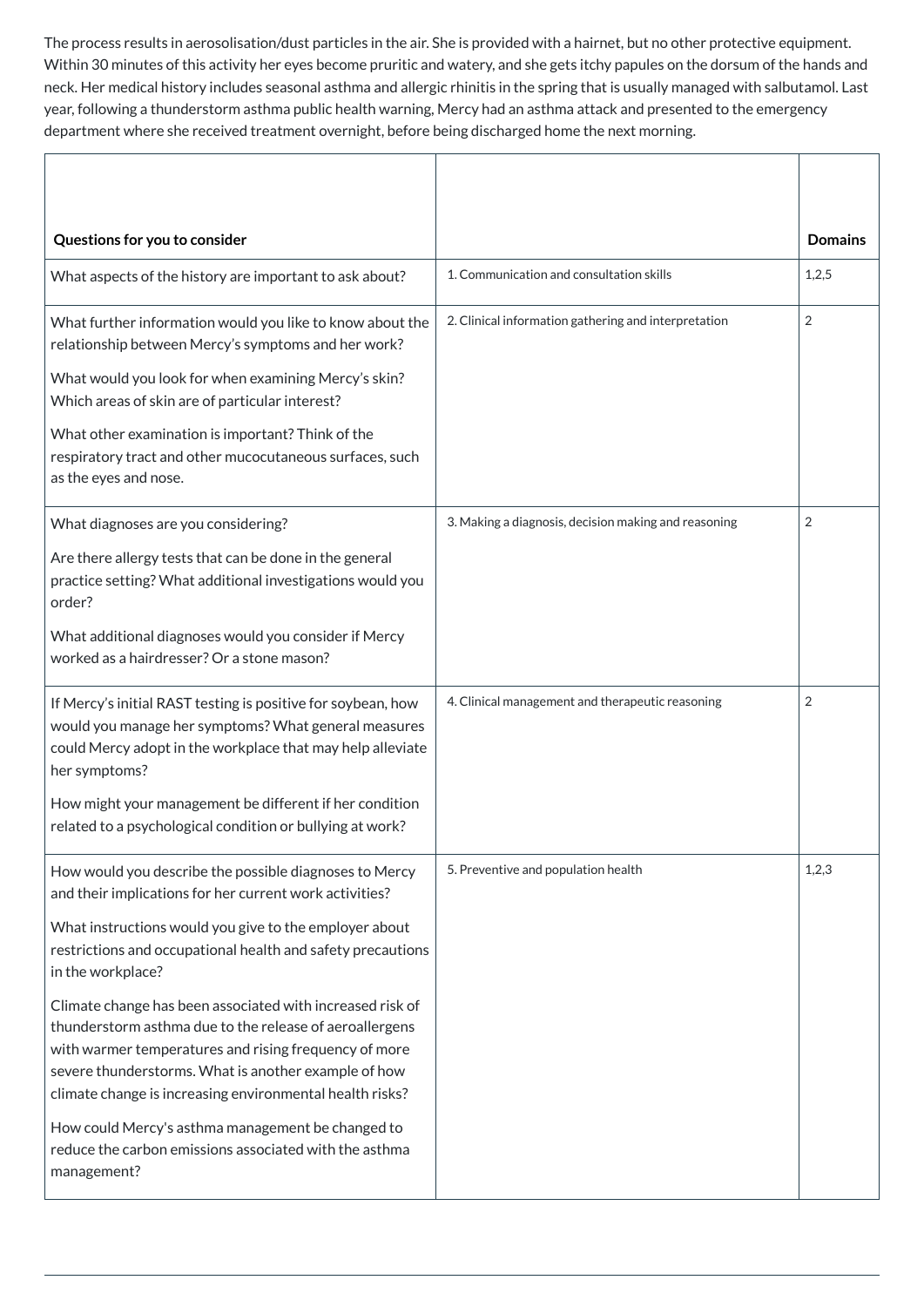| Questions for you to consider                                                                                                                                                                                              |                                                            | <b>Domains</b> |
|----------------------------------------------------------------------------------------------------------------------------------------------------------------------------------------------------------------------------|------------------------------------------------------------|----------------|
| Outline the relevant documentation that would be<br>required if this were to be completed as a workers<br>compensation claim.                                                                                              | 6. Professionalism                                         | 4              |
| What treatment and rehabilitation measures do you need<br>to consider when certifying a patient's level of fitness for<br>work? How do you assess response to treatment and ability<br>to conduct occupational activities? | 7. General practice systems and regulatory requirement     | 5              |
| Where would you refer Mercy for skin prick testing? Can<br>you describe the procedure and interpretation of this test?                                                                                                     | 8. Procedural skills                                       | $\overline{2}$ |
| What timeframe would you consider for Mercy to return to<br>work? What capacity will she have to conduct her duties<br>when she returns?                                                                                   | 9. Managing uncertainty                                    | $\overline{2}$ |
| How would you diagnose anaphylaxis? When would it be<br>appropriate to 'stand down' a worker? Who can you refer a<br>patient to in this scenario?                                                                          | 10. Identifying and managing the significantly ill patient | $\overline{2}$ |

- What do you know about the relationship between work and health? Why is employment such an important determinant of health?
- How could this patient's work-related issues impact on their health?

## **[Learning strategies](javascript:void(0))**

#### **Instructions**

This section has some suggestions for how you can learn this unit. These learning suggestions will help you apply your knowledge to your clinical practice and build your skills and confidence in all of the broader competencies required of a GP.

There are suggestions for activities to do:

- on your own
- with a supervisor or other colleague
- $\bullet$  in a small group
- with a non-medical person, such as a friend or family member.

Within each learning strategy is a hint about how to self-evaluate your learning in this core unit.

Think of a patient you have seen for a work-related issue. Identify any issues related to the social determinants of health unique to the worker.



Describe the impact of unemployment and underemployment.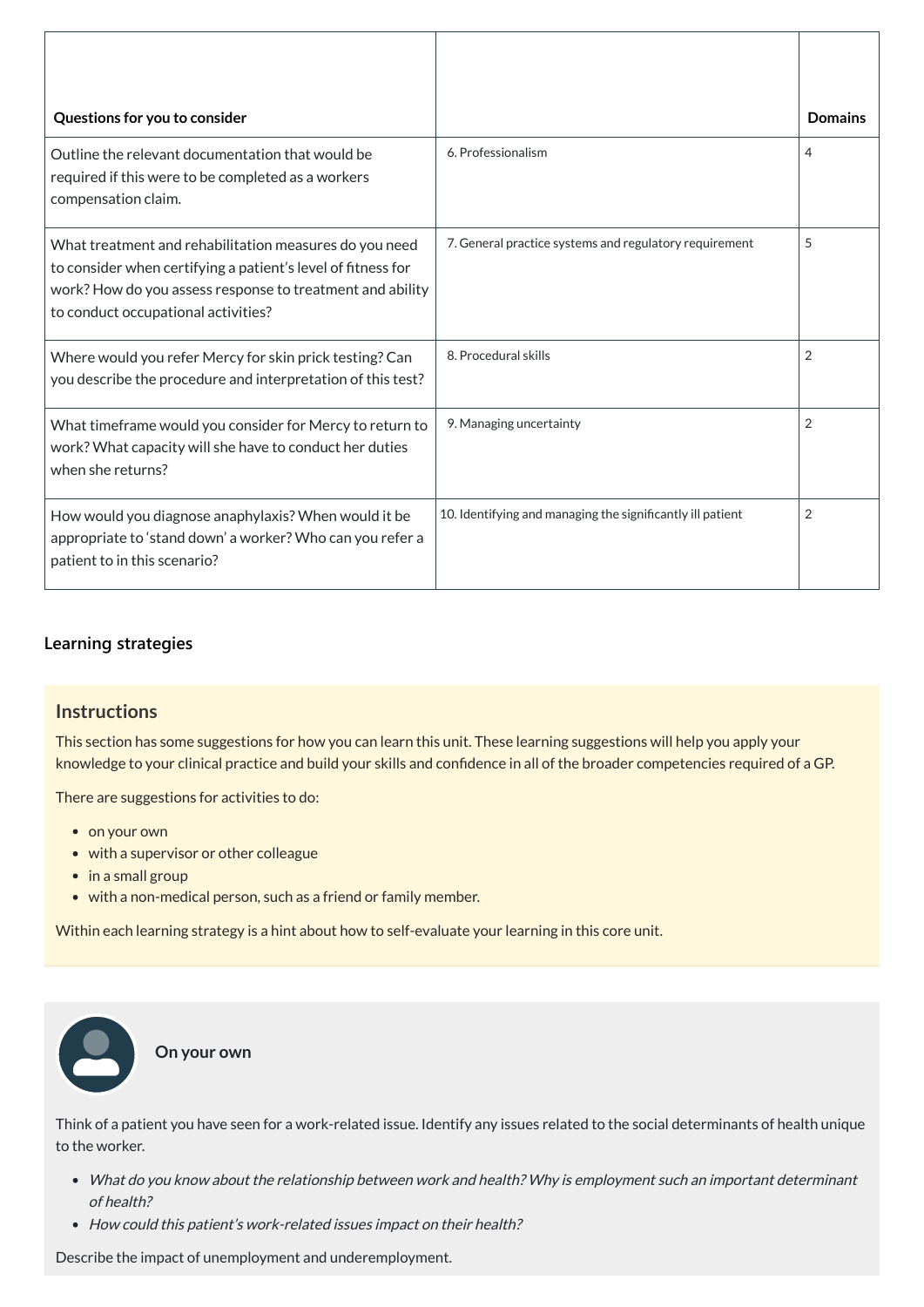- Describe the physical, mental, social and financial benefits of employment and contrast it with the absence of these.
- Have you had <sup>a</sup> patient who suffered the effects of unemployment and/or underemployment?

Where would you look for resources on environmental health in your local region? Examples might be RACGP Specific Interests Climate and Environmental Medicine, your Primary Health Network, or your state/territory health department.

- What industries did you identify in your local area? Do you see any work-related injuries or hazards for these industries? How can you manage these issues?
- Does your supervisor have any tips for you?
- How could these resources help you understand the impact of the environment on health? What did you learn from these resources?
- How could you incorporate these resources and information into your practice, both when seeing patients and in terms of developing and using environmentally sustainable business practices?

- How do you work in these areas of uncertainty?
- Who else do you involve in the patient's care? What organisations or resources could you seek help from if needed?

Consider local industries and large employers (eg agriculture, factories, education). Discuss with your supervisor the common work-related injuries and hazards for these industries, the risk reduction strategies and management principles.

Identify complex presentations. An example is a pregnant skilled worker with a musculoskeletal injury. Ask your supervisor if they have had any clinical experiences where they were unable to find appropriate treatment guidelines for work-related presentations. Discuss how you would go about managing such a patient.

Discuss what your approach would be to patients presenting with respiratory symptoms during a bushfire crisis.

How would you approach patients with <sup>a</sup> pre-existing respiratory illness? What about elderly and paediatric patients?



**With a supervisor**

Discuss simple strategies to limit your environmental impact; for example, walking or riding to work or the shops rather than driving, and switching to renewable energy.

- How did you go about identifying these strategies? Were there websites or other resources that had suggestions for you to consider?
- Could you suggest any changes to your supervisor to reduce the environmental impact and energy use of the practice?



Discuss the occupational risks of being a GP.

- What biological hazards exist? What chemical hazards? What are the most common workplace injuries that affect GPs?
- What occupational health and safety requirements are there to mitigate the risks for GPs at work?

Run a learning session for your group on the health impacts of extreme heat. Describe heat-related illness, including heat stress, heatstroke and the effects on current physical and psychological conditions. Divide the following questions among the group for discussion.

Who is most at risk of heat-related morbidity and mortality? How do the social determinants of health affect risk of heatrelated morbidity and mortality? What strategies can GPs implement to reduce the risk of heat-related illness among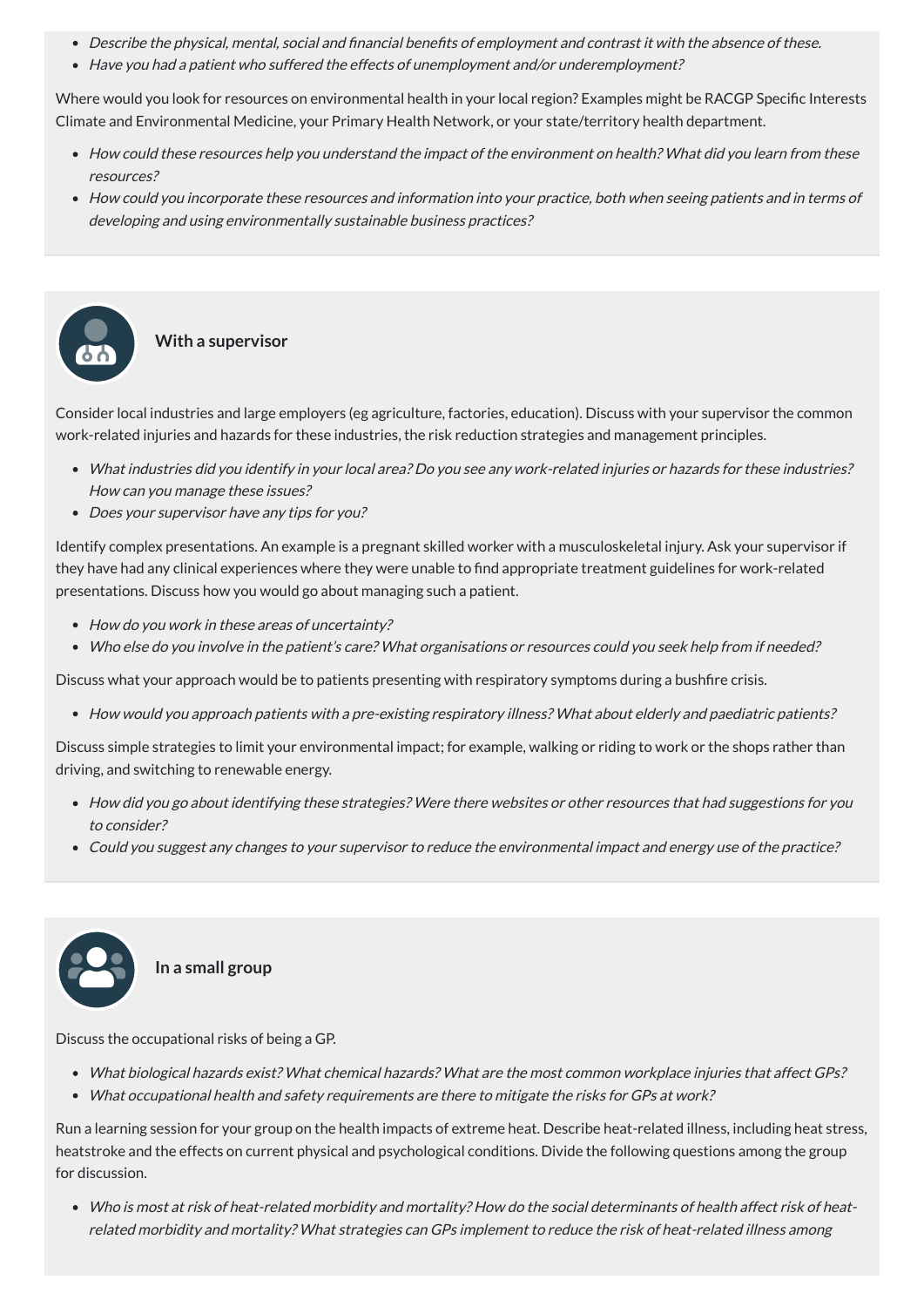general practice patients? How is climate change projected to increase the burden of heat-related morbidity and mortality in Australia? What is the role of climate mitigation in addressing heat-related illness?

Have each member of the group present a case of a work-related injury.

- Was the consultation person-centred, with <sup>a</sup> focus on the patient's recovery, or was it centred on their desire to return to work or perhaps seeking time off work?
- Did the treatment plan include elements of what was important to the patient and other relevant parties, and <sup>a</sup> path for return to work?
- Did the doctor communicate with the employer and/or insurer? What was the outcome and was it successful? Why/why not?
- How could you improve next time? What did you learn from others that would change your clinical approach to future cases?



#### **With <sup>a</sup> friend or family member**

Ask a friend or family member about their work and home environments and if they can think of any occupational or environmental hazards: what the hazard is, what the risks are, and what work health and safety prevention mechanisms and policies are in place.

- What are the health hazards involved in their work and home environments? What actions can they take to reduce these hazards?
- Are they related to bullying and harassment, either from customers/clients or other team members?
- What protective mechanisms are there? Are these effective?
- How does understanding work health and safety preventive mechanisms help you with your clinical practice?

### **[Guiding topics and content areas](javascript:void(0))**

#### **Instructions**

These are examples of topic areas for this unit that can be used to help guide your study.

Note that this is not a complete or exhaustive list, but rather a starting point for your learning.

- Assess fitness for a new role or renewal of capacity for fitness in a current role:
	- ascertain the expectations of employer and employee and know the job requirements
	- o consider a patient's physical and mental fitness for the tasks required of their role
	- be aware of required alcohol and other drugs screening for a job and have testing facilities available or refer to a nearby collection centre
	- be aware of guidelines that apply to a job; for example, driving standards for commercial drivers
	- refer to other doctors or allied health practitioners, as necessary, for further functional assessments or opinion and management of conditions that may pose a risk to work.
- Diagnose and treat work-related injuries:
	- assess common work-related musculoskeletal injuries and manage and coordinate care of rehabilitation and return-towork
	- conduct initial investigations for work-related cancers secondary to exposures in the workplace
	- $\circ$  be familiar with the potential risk of respiratory diseases in the workplace
	- provide initial advice and management for occupational dermatological diseases and refer as necessary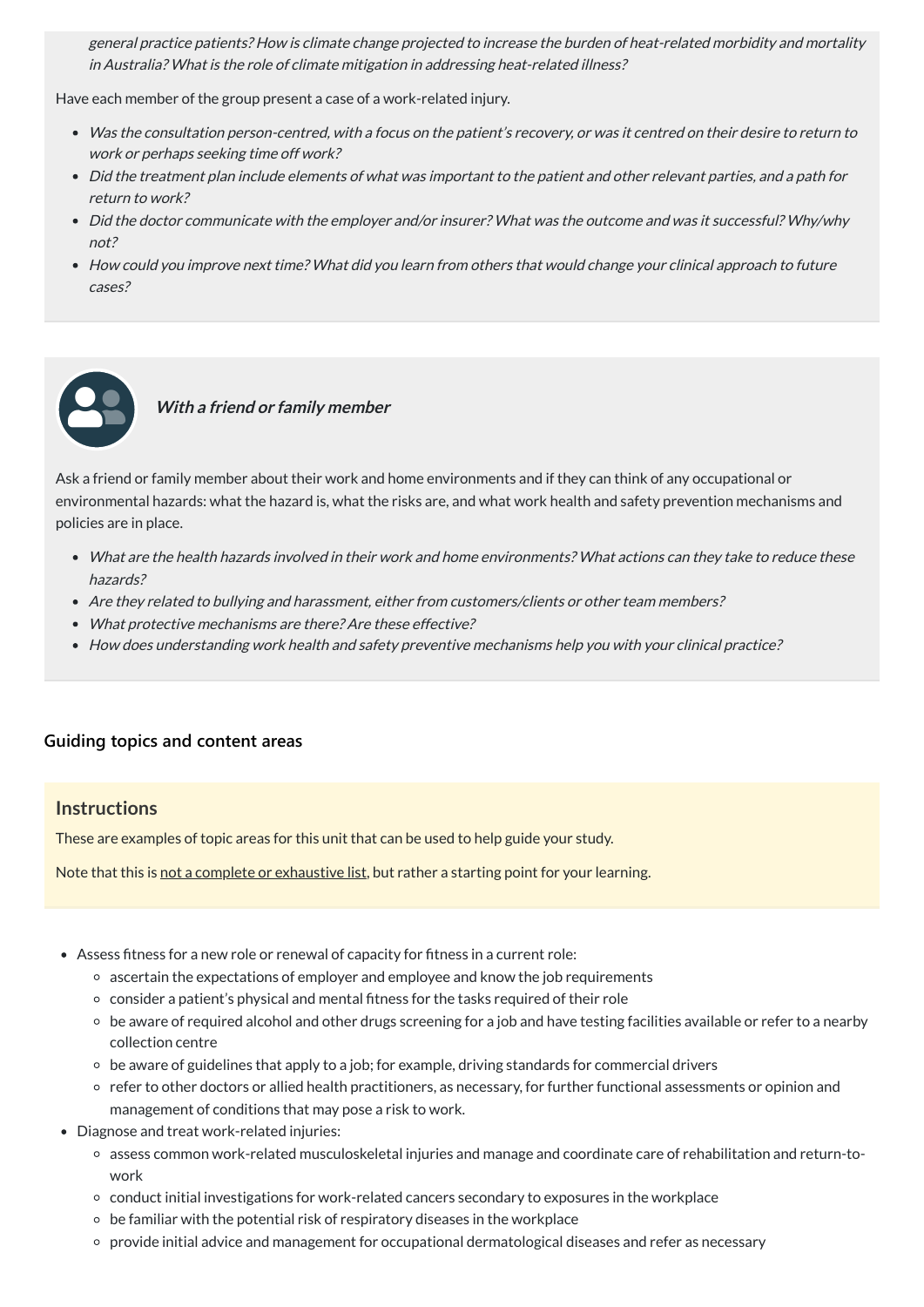- understand the potential mental health impacts of work, including workplace bullying, psychiatric injuries and burnout, and be aware of common presentations, such as recurrent absenteeism
- assess and manage work-related eye injuries, including emergencies.
- Prepare a worker to return to work:
	- understand how and when to involve a return-to-work coordinator or rehabilitation provider
	- communicate with the employer or insurer about the expected return to work and provide clear instructions on restrictions to duties
	- o set realistic expectations for return to duties with the goal of a graduated recovery with minimal setbacks
	- $\circ$  know when and how to refer a patient for assessment of permanent impairment and/or disability
	- $\circ$  know when retraining for a different role is advised
	- understand how the rehabilitation and recovery process may be different in workers who are not employees, where there may be no rehabilitation coordinator or organisational support for returning to work
	- understand the difficulties in rural areas where there is limited access to specialist support, such as occupational health physicians, and identify local networks and upskill as necessary.
- Have a general awareness of hazards in a patient's environment, including a changing environment. Patients may be exposed to potential hazards unique to their employment or natural habitat, for example:
	- heat: the effect of environmental temperature impacts infectious diseases, heat-related illnesses and public safety in the context of bushfires. GPs should have access to and respond to public health advice as it pertains to disaster, weather or pandemic warnings.
	- biological hazards: infectious diseases, zoonoses and blood-borne viruses. GPs should be aware of common infectious agents unique to their community of work.
	- chemical hazards: air pollution (including dust, smoke and fumes) and water pollution. GPs should be aware of the common chemical pollutants unique to their community of work.
	- radiation hazards: ionising radiation can lead to several neurological, gastrointestinal, dermatological and malignant processes
	- noise hazards: heavy industry and machinery are unique hazards to workers and local communities. GPs may need to be aware of screening and monitoring for hearing loss in these populations.
- Appreciate the importance of adaptation and mitigation strategies to reduce the health impacts of climate change for general practice patients in Australia.
- Appreciate the various ways that climate change increases environmental health risks and population health inequities for general practice patients.
- Identify patients who will be disproportionately affected by climate-related environmental health risks (eg extreme heat and air pollution) and provide effective support.
- Appreciate the specific impacts of climate change and environmental degradation on the health and wellbeing of Aboriginal and Torres Strait Islander communities, including cultural determinants of health, and how Indigenous ecological knowledge can inform more sustainable and resilient practice.
- Understand the role of climate change mitigation through emissions reduction as an effective preventive health strategy.
- Consider how low-value and unsustainable healthcare practices can be harmful to health at a population level and recognise, and implement where possible, ways to improve healthcare sustainability (eg preventive health, rational prescribing, utilising clean energy).
- Have an awareness of own working environment as a GP, including hazards and occupational health and safety requirements, and work to mitigate those hazards.

The following list of resources is provided as a starting point to help guide your learning only and is not an exhaustive list of **all resources.** It is your responsibility as an independent learner to identify further resources suited to your learning needs, and to ensure that you refer to the most up-to-date guidelines on a particular topic area, noting that any assessments will utilise current guidelines.

#### **[Learning resources](javascript:void(0))**

#### **Instructions**

**Journal articles**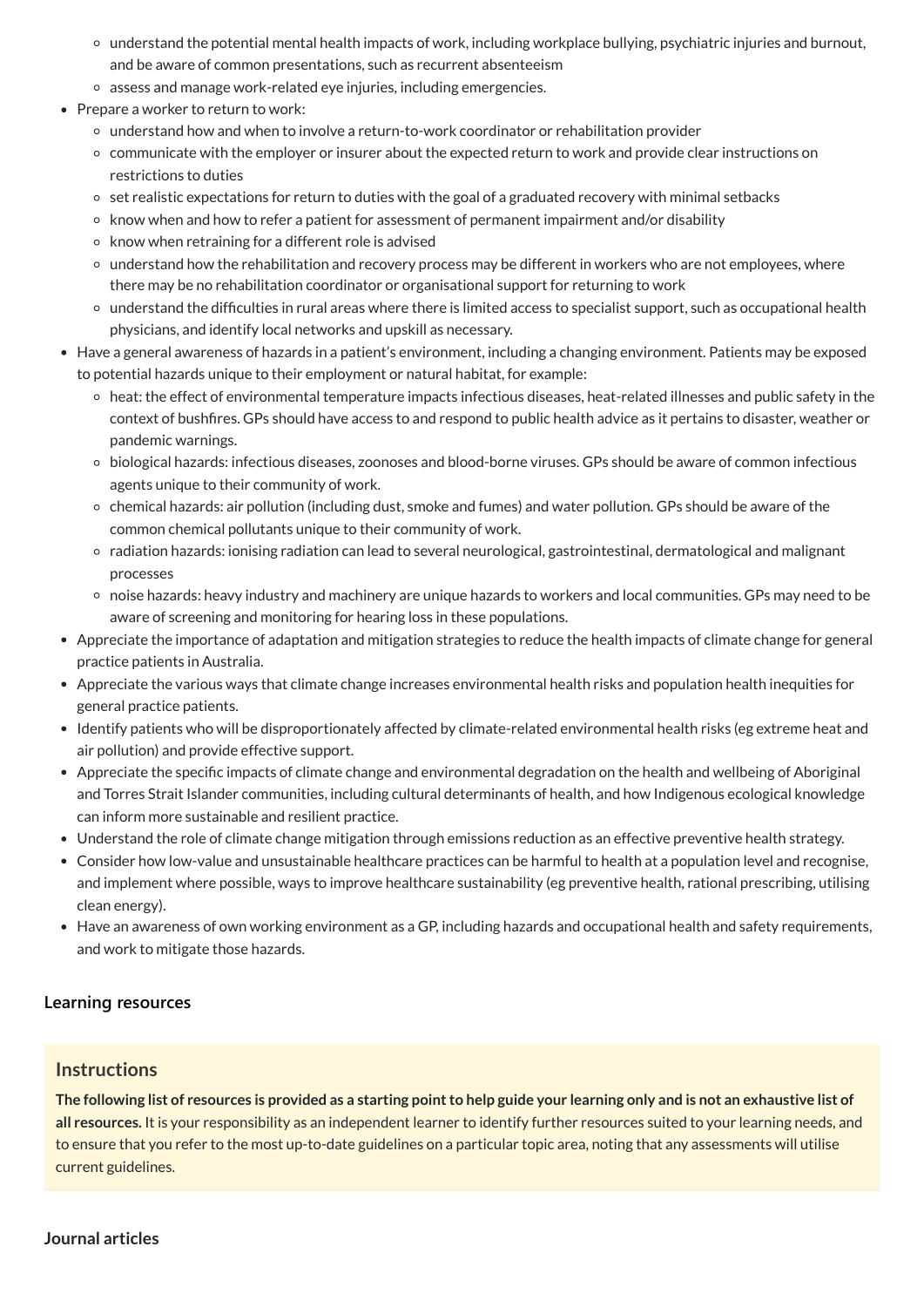An introduction to heat-related morbidity and mortality, with a model to guide thinking about prevention of heat-related disease.

• Tait PW, Allan S, Katelaris AL. Preventing heat-related disease in general practice [\(http://www1.racgp.org.au/ajgp/2018/december/preventing-heat-related-disease-in-general-practic\).](http://www1.racgp.org.au/ajgp/2018/december/preventing-heat-related-disease-in-general-practic) Aust J Gen Pract 2018;47(12):835–40.

• Pendrey C, Beaton L, Kneebone J. General practice in the era of planetary health: Responding to the climate health emergency [\(http://www1.racgp.org.au/ajgp/2020/august/responding-to-the-climate-health-emergency\).](http://www1.racgp.org.au/ajgp/2020/august/responding-to-the-climate-health-emergency) Aust J Gen Pract, 2020;49(8):520–23.

The health impacts of climate change and the role of GPs in responding to these impacts.

• Safe Work Australia. The National Return to Work Strategy 2020-2030 (http://www.safeworkaustralia.gov.au/resources-and[publications/corporate-publications/national-return-work-strategy-2020-2030\).](http://www.safeworkaustralia.gov.au/resources-and-publications/corporate-publications/national-return-work-strategy-2020-2030)

• The Royal Australasian College of Physicians. Position statement: Realising the health benefits of work [\(http://www.racp.edu.au/docs/default-source/advocacy-library/realising-the-health-benefits-of-work.pdf\).](http://www.racp.edu.au/docs/default-source/advocacy-library/realising-the-health-benefits-of-work.pdf)

#### **Online resources**

Guidance on improving return-to-work outcomes for ill and injured workers.

• The Collaborative Partnership to improve work participation. Principles on the role of the GP in supporting work participation [\(http://www.racgp.org.au/FSDEDEV/media/documents/RACGP/Position%20statements/Principles-on-the-role-of-the-GP](http://www.racgp.org.au/FSDEDEV/media/documents/RACGP/Position%20statements/Principles-on-the-role-of-the-GP-in-supporting-work-participation.pdf)in-supporting-work-participation.pdf).

Position statement to bring public awareness to the important health benefits of work.

• The Royal Australian College of General Practitioners. Climate change and human health: Position statement [\(http://www.racgp.org.au/FSDEDEV/media/documents/RACGP/Position%20statements/Climate-change-and-human](http://www.racgp.org.au/FSDEDEV/media/documents/RACGP/Position%20statements/Climate-change-and-human-health.pdf)health.pdf).

Describes the role of the GP as patient advocate, care coordinator, treating physician and champion to optimise health outcomes for participants in the workforce.

• HEAL Network & CRE-STRIDE. Climate change and Aboriginal and Torres Strait Islander health, Discussion paper [\(http://www.lowitja.org.au/page/services/resources/Cultural-and-social-determinants/climate-health/climate-change-and](http://www.lowitja.org.au/page/services/resources/Cultural-and-social-determinants/climate-health/climate-change-and-aboriginal-and-torres-strait-islander-health)aboriginal-and-torres-strait-islander-health).

Evidence-based guidelines on managing patients with work-related mental health conditions.

- The Royal Australian College of General Practitioners. gplearning [\(http://www.racgp.org.au/education/professional](http://www.racgp.org.au/education/professional-development/online-learning/gplearning)development/online-learning/gplearning):
	- This unit gives a framework for managing common work-related injuries.
		- check, unit 567, December 2019: Occupational Health
	- An overview of the incidence of silicosis and how to recognise this condition that has become more common in stone masonry workers in the last decade.
		- Australia's emerging occupational health epidemic: silicosis
	- <sup>o</sup> This considers the investigation and management of conditions related to the environment.
		- check, unit 576, October 2020: Environmental health

Monash University. Clinical guideline for the diagnosis and management of work-related mental health conditions in general practice [\(http://www.monash.edu/medicine/sphpm/general-practice/engagement/clinical-guidelines\).](http://www.monash.edu/medicine/sphpm/general-practice/engagement/clinical-guidelines)

How the RACGP aims to advocate for policies to protect health from risks associated with climate change and the importance of GPs communicating risk mitigation at both patient and community levels.

This discussion paper describes climate change in Australia and its impact on the health and wellbeing of Aboriginal and Torres Strait Islander peoples.

#### **Learning activities**

#### **Other**

A useful resource for how doctors should approach risk assessment for drivers with medical conditions.

Austroads and National Transport Commission. Assessing fitness to drive for commercial and private vehicle drivers: Medical standards for licensing and clinical management guidelines

[\(https://austroads.com.au/\\_\\_data/assets/pdf\\_file/0022/104197/AP-G56-](https://austroads.com.au/__data/assets/pdf_file/0022/104197/AP-G56-17_Assessing_fitness_to_drive_2016_amended_Aug2017.pdf)

17 Assessing fitness to drive 2016 amended Aug2017.pdf).